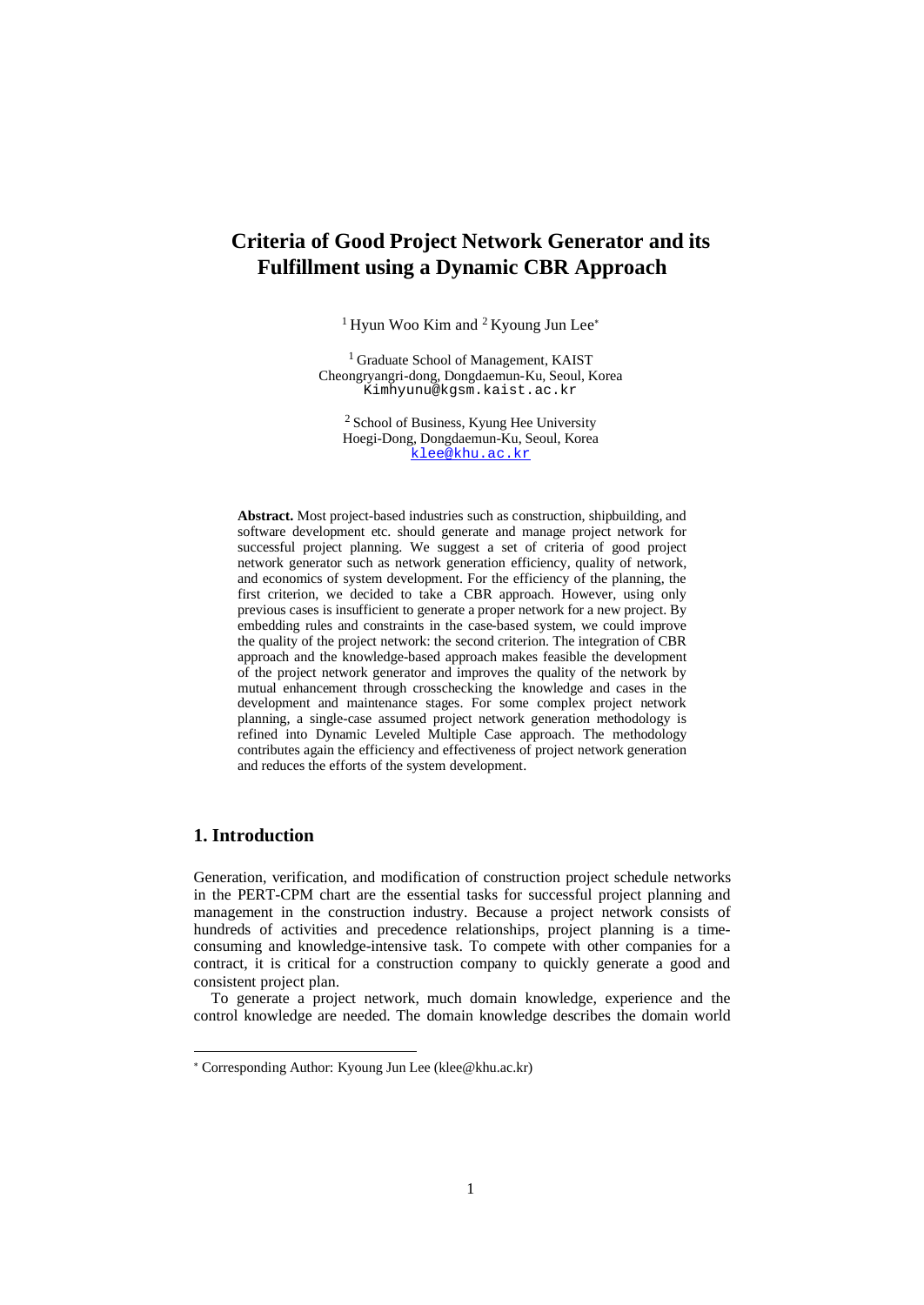and the available actions to the planner. The control knowledge indicates how the planner will achieve its goals; it controls the planner's search for a plan. In other words, control knowledge is prescriptive, whereas domain knowledge is descriptive. So the project manager responsible for generating project network should have much domain knowledge, control knowledge and time. Especially in the construction domain, the generation of project network is a time consuming task. It takes a couple of days for generating the simplest construction project network such as project network for APT (apartment) construction although the 5 years experienced construction manager worked. We need the project network generation system to respond to management's requirements quickly and flexibly, to reduce time to generate network, and to improve quality of network. The quality of network can be measured by technical soundness, satisfaction of due date, and resource efficiency. To achieve these objectives, system contains much knowledge.

In the area of project planning, there had been a lot of research and developments on project scheduling methods and management techniques assuming that a project network is given to the project manager. However, since the earliest research prototype CONSTRUCTION PLANEX [1], there has only been a limited amount of research to automate or support the project network generation using knowledgebased techniques, such as GHOST [5], SIPE-2 [2], and HISCHED [6]. To generate a plan by these systems, the users have to input a lot of activities' information since these systems are not designed to utilize past cases.

Most of the previous systems were not designed to use past cases; so, their users had the burden of inputting vast amounts of information, or their developers had to provide this knowledge for the systems. OARPLAN [7], a model-based planning system, does use past cases, but the user has to input the precedence relationships between activities. In contrast to these systems, the system that we developed for this project doesn't require the users to input any precedence relationships because the system uses past cases containing these precedence constraints and adaptation knowledge. Zhang and Maher [8] used a CBR method for the structural design of buildings. They claimed that CBR as a design model is intuitively appealing because much of the design knowledge comes through the experience of multiple, individual design situations. The same holds true in the construction planning situation.

To select an approach among these alternatives, we need a set of criteria to evaluate a project network generation system. Therefore, in this paper, we first suggest the set of criteria of good project network generator.

# **2. Criteria of Good Project Network Generator**

In this section, we discuss about the criteria of good project network generator. Some of the criteria are related to the system itself and the other criteria are related to the project network. The system relating criteria are classified into the efficiency feature and the implementation feature. The efficiency feature can be evaluated by time for network generation. The implementation feature can be evaluated by the cost. The project network relating criteria can be evaluated by the quality of project network. Though there is much variation in the characteristics of project network depending on the specific features of the domains such as construction, shipbuilding, and SW development etc., we can generalize and define a project network as follows.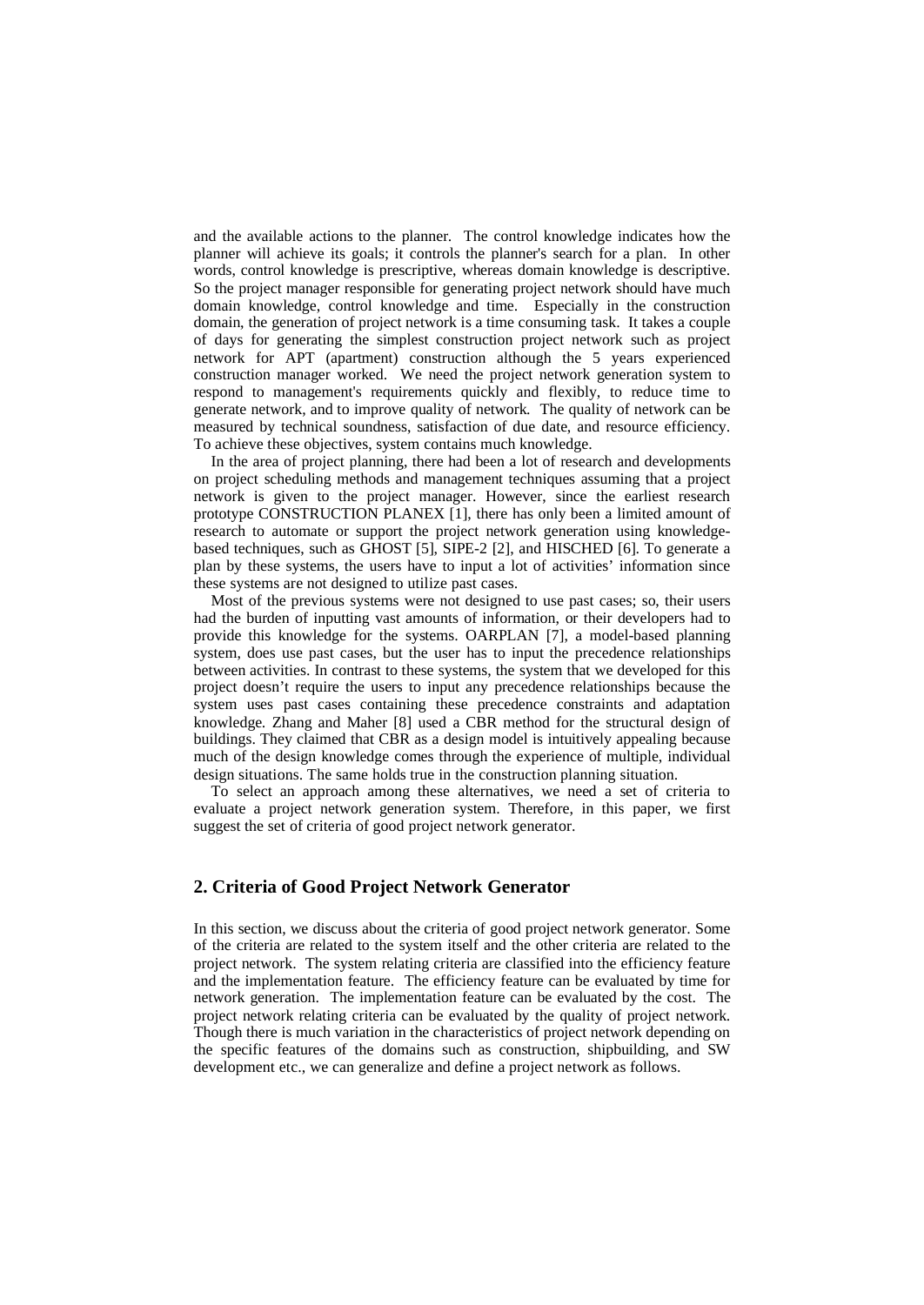A project networks is a set of activities and their interrelated precedence relationships to start and finish a project. Generating a project network, whether it is done by human or computer, is a function of project requirement, project-related domain knowledge, and domain-independent commonsense knowledge. The project requirement in other word project specification consists of the function requirement given by client and the engineering requirement. The project-related domain knowledge includes the work breakdown structure, the activity selection knowledge and the precedence knowledge. The domain independent commonsense knowledge means network principles kept to compose a sound network structure of the project. This knowledge is necessary in project network evaluation as well as generation.

# **2.1. Efficiency of project network generation**

The efficiency can be evaluated from two viewpoints. The one is the total generation time for project network that can be used in real field. Generally, the project manager can understand required activities and their precedence relations with only the project network for the project management. So, even if the generated project network has no error, the project network generator's operator has to customize the system generating project network in the cognitive view point. Efficiency should therefore be evaluated by the total time of the system generation time and the customizing time. Another evaluation method is comparing the pure system time of alternatives those generate same quality of project network if they have same input.

### **2.2. Effectiveness of the project network generator**

#### **Is it the well-formed project network?**

This question is concerned with the structure of project network. There is the principle for project network structure. We call the project network as a well-formed project network if the project network satisfies the principle.

One is there should be no isolated part in the project network. Every part in project network is necessary to achieve the goal of project. In this viewpoint, it is not difficult to conclude that they should be tightly coupled by relationship. If there is any part should be isolated, it means the project network contains another project. And it should be divided into another project network.

Another requirement is that there should be no cycled relationship. An example of a cycled relationship is that 'B' activity has to start after 'A' activity, 'C' activity has to start after 'B' activity, but 'A' activity has to start after 'C 'activity. Even though it is a logic error, we can find it without checking and fix it up temporary by removing a relationship with heuristic algorithm.

The other is the optional principle. There should be only one start and end node. It is helpful when we analyze project network with CPM method and interpret the result. Especially in the construction domain, this principle is a strong custom.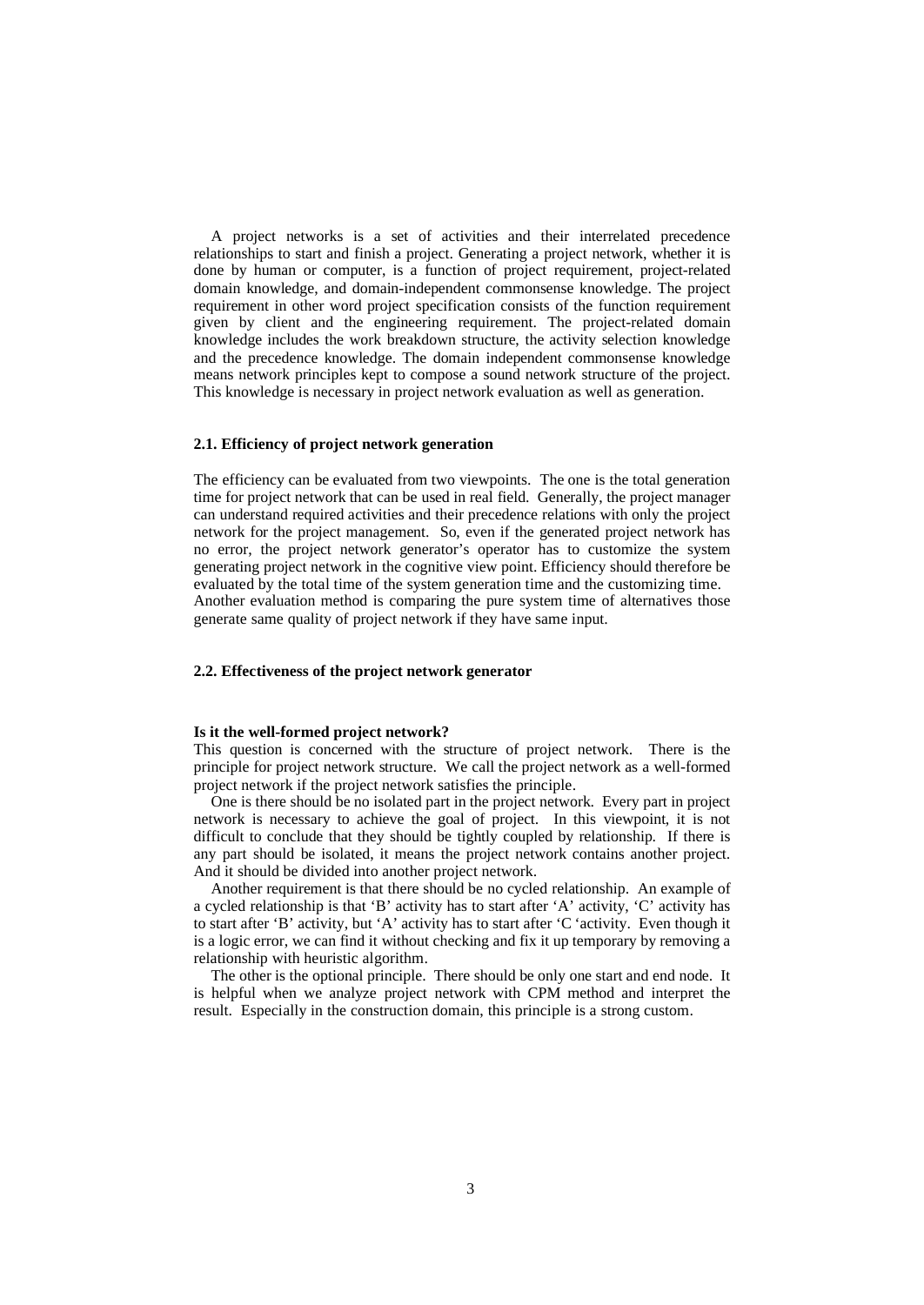## **Is it the valid network?**

This criterion is interested in the conformity of activity. In other word, this criterion evaluate that the project network generator decides correctly about what activities are required according to the project specification. If the project network includes only the necessary activities, then we call it as a valid project network. The evaluation result of this criterion is largely dependent on the degree of detail in the input project specification. The issue in this research is how to maximize the conformity of activity without detail project specification such as CAD data.

# **Is it the verified network?**

This criterion is concerned with the relationship between activities. If there is no violation of critical precedence constraints then we call it the verified project network.

#### **2.3. Economics of development of project network generator**

The system development cost is very important evaluation criterion for the project network generation system. As we have reviewed, the project network generator is a typical knowledge based system generating the proper project network for a new project using domain knowledge and the commonsense knowledge. Therefore we can evaluate which alternative is better by comparing the development cost in the knowledge based system development perspective. The cost consists of the knowledge acquisition cost and the inference engine development cost.

# **3. Case and Knowledge Based Project Network Generator**

Network generation by case and knowledge is inspired by an expert's generation method and adapted for efficiency and effectiveness. The reasons why we adapt case approach is currently the expert start with the most similar past network to get a new project network quickly and to use the implicit knowledge in the past project network. We have understood that if we would use a similar past project network, we could generate a new initial project network without much knowledge and time. In other words, the case based approach could be very helpful to generating a new project network efficiently if we could modify the retrieved past project network by system.

This is the reason why we have integrated the knowledge approach. Currently most of experts finish generating a new project network by modification of the selected past project network with their domain knowledge gained from experience. Through this process, a new project network is being generated. The project network can be represented formally. So we had represented the project network using frames for machine understanding and we had identified the required adaptation knowledge. And, we have acquired and represented the knowledge by constraints and rules. We have comprehended that case based approach helps to generate project network efficiently and the knowledge based modification make the quality of project network higher.

We could get initial project network by past case retrieval. And we use rules to analysis the difference between the new project and the selected case. The project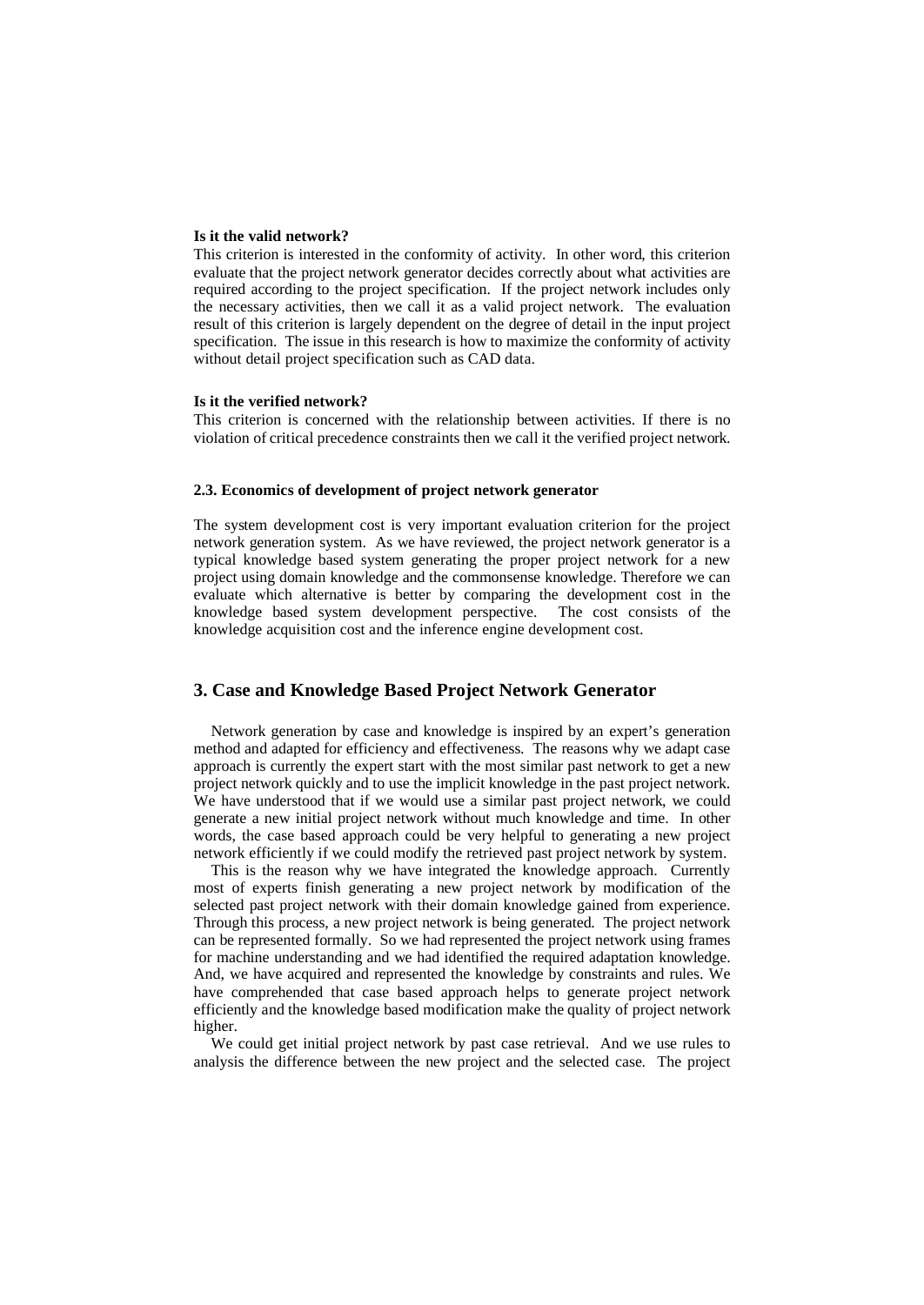network generator modifies the initial project network with the set of operators for activity modification. Next it uses a set of knowledge that is represented by constraint to satisfy the precedence constraints between activities. We call the constraint type knowledge as precedence constraint. We have implemented several construction project network generators using case and knowledge based methodology.

#### **3.1 Procedure of case and knowledge based project network generation**

The first step is project specification analysis. In this step, we can reduce the search space by the case base filtering with the result of analysis. It needs almost new generating effort if we would modify a project network for concrete framed building to a project network for still beam framed building. For this reason, we have introduced the project specification analysis process with case base filtering function.

The second step is project network retrieval under the least modification principle.. The output of the project network generator is not the project itself but the project network for the project. By this viewpoint, we use the amount of modification effort as a similarity measure. It means that a project network needs the least modification efforts is the most similar project network. An obvious question that arises here is how to calculate the amount of modification effort before the adaptation is performed.

The third step is the project network modification by addition or deletion of activities. The most of initial project network have discrepancies with the new project. We fill the gap.

The fourth step is activity's features modification such as activities' duration and assigned resource.

The fifth step is network analysis and constraint satisfaction. In this step, we have the modified project network for the new project. We analyze the project network with PERT/CPM. By this task, we can get the earliest start time (ES), the earliest finish time (EF), the latest start time (LS) and the latest finish time (LF). We check the set of precedence constraints. If there are any violated precedence constraints, then we fix up the project network.

Finally, the network will be executed and customized by the project manager. The executed project network will be restored to case base.

# **3.2 Case Representation**

A case consists of a design specification and project network. The project network consists of hundreds of activities and relationships. We use a frame-based representation scheme for representing design specification and project network. For this representation, we used the expert system tool UNIK-FRAME [3], which was developed by KAIST. A project frame has the slots such as the name, address, start date, due date, ground type, topography, and construction area. A project can have more than one building.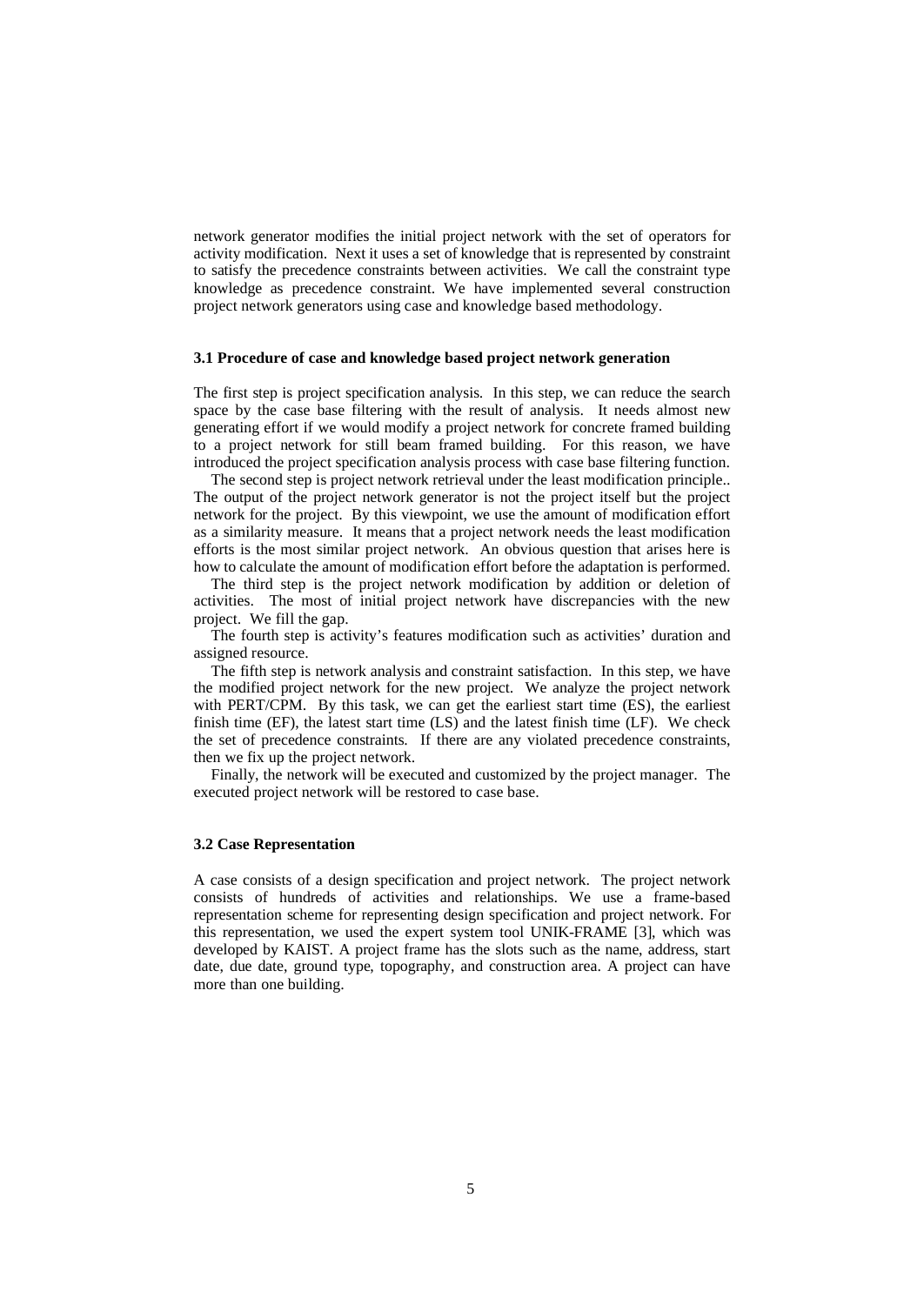#### **3.3 Project network retrieval under the least modification principle**

We retrieve the most similar case under the least modification principle. The amount of modifications required can be calculated before the adaptation process is performed by the following process. If it is different the new projects specification with a past case's, then this discrepancy is added to the discrepancy list. After finished the comparison, the system run the forward rule inference to identify what the modifications are required to fill gap in between the past project network and the new project network. The result of rule inference is represented by the set of primitive operators for modification such as add, delete, replication, add-replication and reducereplication. We can count how many modifying actions will be required for each operator. The distance between the new project and the past project is the sum of modifying actions counting in the previous process. The past project that has the least distance is the most similar case for the new project.

Distance =  $\Sigma dist(X_{Ni}, X_{Pi})$ 

 $X_{Ni}$ : ith specification for the new project  $X_{\text{Pi}}$ : ith specification for the past project in case base dist( $X_{N_i}$ ,  $X_{P_i}$ ): Distance function

If Xi is the interior finish work and the new project( $X_{Ni}$ ) is stone finish and the past project( $X_{\text{Pi}}$ ) is no interior, then the distance function calculates the distance value and returns through the following step:

#### **Step1: Identify the set of required primitive operators.**

In this case, the operator set is as following. Operator set  $= \{$  add interior frame, add attach stone}

#### **Step2: Calculate the number of modifying actions.**

For executing the [add interior frame] operator, it should add the interior framing activity. To add an activity to project network, it has to create a proper activity and give several relationships to the new activity. The relationships can be generated by converting the related precedence constraints. If we would count the number of action for [add interior frame], it needs one of modifying action for activity creation, and add the number of the related precedence constraints to the total number of modifying actions. We could formalize the number of modification action for each network modification operators as follows.

#### **ADD**

Activity node addition: count $(A_N^*)$ New Relationship addition: count( $Con(A_i: A_N^*)$ ) + count( $Con(A_N^* : A_j)$ ) actions  $A_N^*$ : set of newly added activities to the project network  $A_i$ : set of activities which are predecessor to  $A_N^*$  $A_i$ : set of activities which are successor to  $A_N^*$  $Con(A_1, A_2)$ : set of precedence constraints which the predecessor is in set  $A_1$  and the successor is in set  $A_2$  $count(S)$ : function for counting the number of set S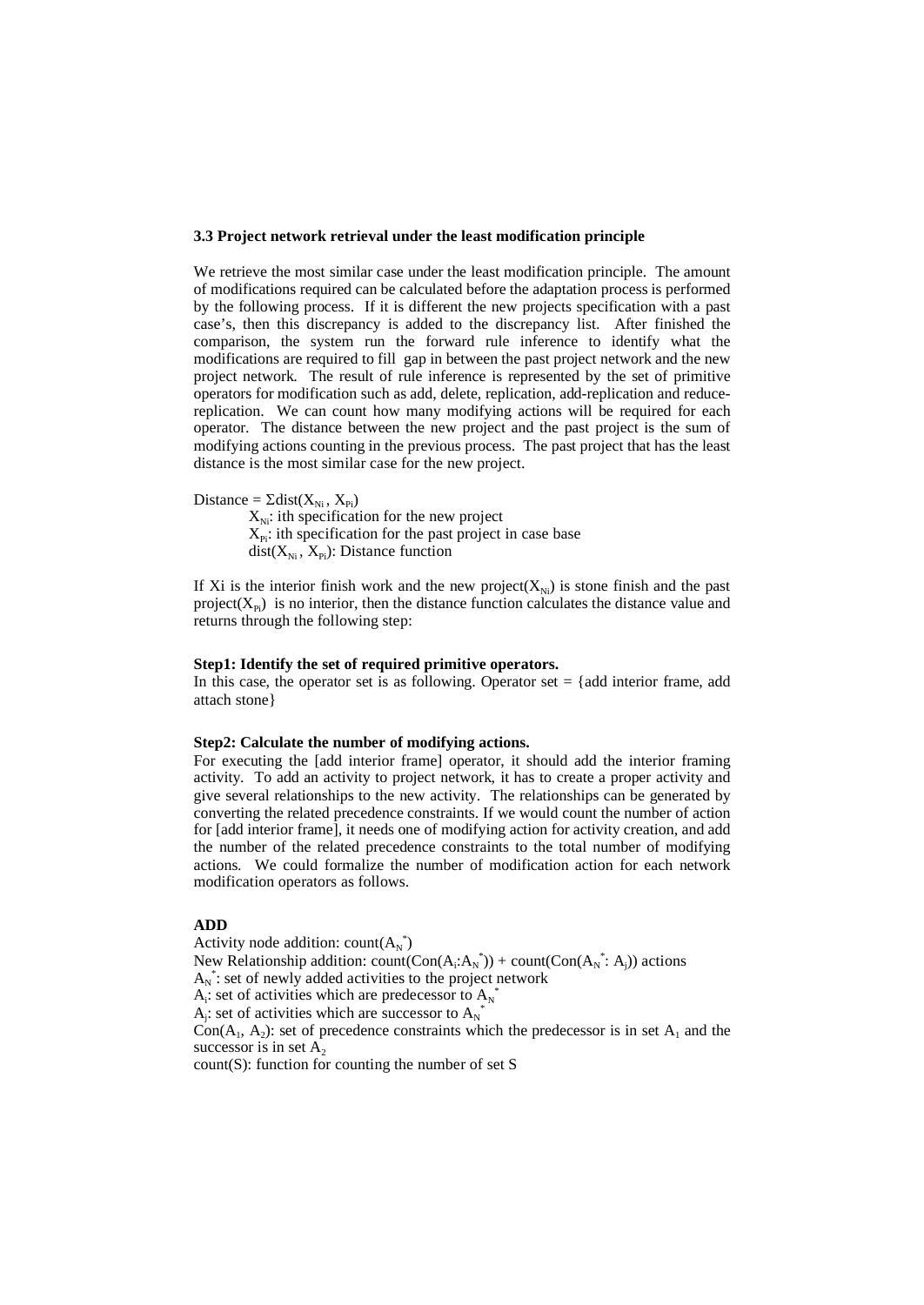### **DELETE**

Activity node deletion:  $count(A_s^*)$ Connected Relationship deletion: count( $Con(A_i; A_s^*)$ ) + count( $Con(A_s^* : A_j)$ ) actions New Relationship addition: count( $Con(A_i: A_i^C)$ ) + count( $Con(A_i^C:A_i)$ ) actions As\*: set of deleting activities from the project network  $A_i$ : set of activities which are predecessor to  $A_s^*$  $A_j$ : set of activities which are successor to  $A_s^*$  $A^c$ : complementary set of A Con( $A_1$ ,  $A_2$ ): set of precedence constraints which the predecessor is in set  $A_1$  and the successor is in set  $A_2$ count(S): function for counting the number of set S

#### **REPLACE**

Activity node addition (1 action) and activity node deletion (1 action)

#### **ADD\_REPLICATION**

Activity node addition (1 action) and relationship addition (1 action)

#### **REDUCE\_REPLICATION**

Activity node deletion (1 action) and relationship deletion (1 action)

#### **Step3: Repeat Step 2 for other operators and summation the results.**

#### **3.4 Knowledge based project network modification**

We could get the list of discrepancies between the new project network and the past project network when we calculate the modification effort for the project network retrieval. And we could get the set of primitive operators for filling gap in between the past project network and the new project network by rule based inference. We design five primitive operators to modify project network. The first operator is the ADD operator. If the retrieved project network is without interior but the new project is stone interior then we have to add necessary activities into the retrieved project network. The procedure for executing the ADD operator is described as below Figure 1(a).

#### **Notation for Procedure of Operators**

 $act<sub>i</sub>$  – activities included in selected project network

 $A_i$ ,  $A_j$ : set of activities

 $R(A_i: A_j)$  – set of relationships between the predecessor is in the set  $A_i$  and the successor is in the set *Aj*

 $W(act<sub>i</sub>)$  -  $act<sub>i</sub>$ 's work breakdown structure considered as a class of activities

 $F_{Ni}$  - the i th information of new project

 $F_{Si}$  - the i th information of selected project

 $W_{Fi}$  – set of work breakdown structure codes related with  $F_{Ni}$  and  $F_{Si}$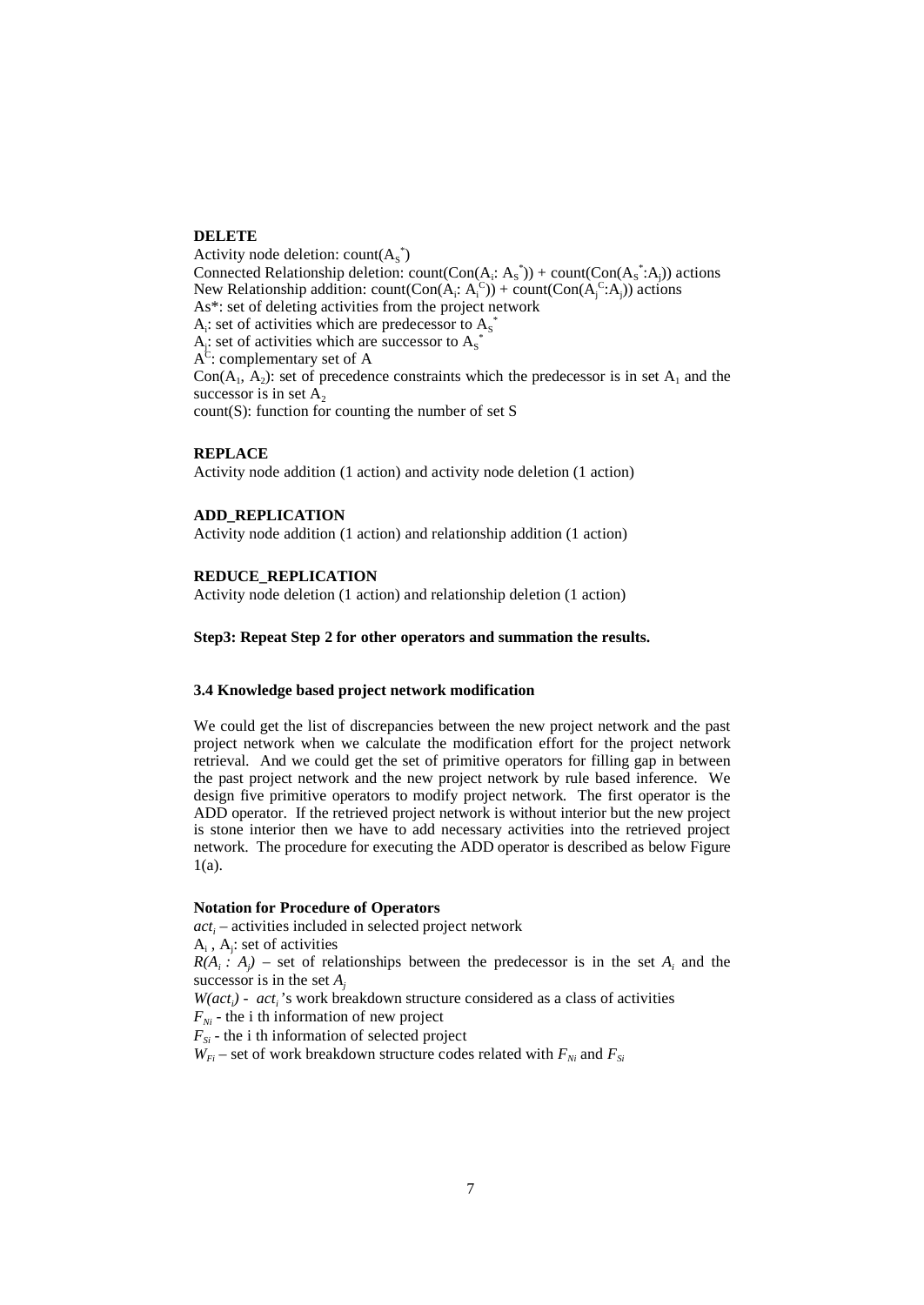$W_{FSi}$  – set of work breakdown structure codes related with  $F_{Si}$  $W_{FNi}$  – set of work breakdown structure codes related with  $F_{Ni}$  $A^*$  - set of activities with  $W_{Fi}$  WBS; { $act_i | W(act_i) \in W_{Fi}$ }  $A_S^*$  - set of activities with  $W_{FSi}$  WBS; { $act_i | W(act_i) \in W_{FSi}$ }  $A_N^*$  - set of activities with  $W_{FN_i}$  WBS;  $\{act_i | W(act_i) \in W_{FN_i}\}$ *act\*FSi* - last activity in *A\**

 $Con(A<sub>1</sub>, A<sub>2</sub>)$ : set of precedence constraints which the predecessor is in set  $A<sub>1</sub>$  and the successor is in set  $A_2$ 

The second operator is DELETE operator. The DELETE operator is needed at the situation to the contrary of the ADD's. The procedure for executing DELETE operator is described in Figure 1(b).

|                                                    |                                            | Select $A_s^*$ using $W_{FNi}$ , $W_{FSi}$ |  |
|----------------------------------------------------|--------------------------------------------|--------------------------------------------|--|
| Generate $A_{N^*}$ using $W_{F N_i}$ , $W_{F S_i}$ | Select $A_s^*$ using $W_{FNi}$ , $W_{FSi}$ |                                            |  |
|                                                    |                                            | Generate $A_{N^*}$ using $W_{FNi}$         |  |
|                                                    |                                            |                                            |  |
| Select $Con(A_i:A_N^*)$ and $Con(A_N^*:A_i)$       | Remove $A_{s}^*$                           | Convert $R(A_s^*: A_i)$ to $R(A_N^*: A_i)$ |  |
|                                                    |                                            |                                            |  |
| Convert $Con(A_i:A_{N^*})$ to $R(A_i:A_{N^*})$     | Remove $R(A_i: A_s^*)$ and $R(A_s^*: A_i)$ | Convert $R(A_i: A_S^*)$ to $R(A_i: A_N^*)$ |  |
|                                                    |                                            |                                            |  |
| Convert $Con(A_{N}^*A_{i})$ to $R(A_{N}^*A_{i})$   | Create $R(A_i : A_i)$ , $A_i \otimes A_i$  | Remove $A_s^*$                             |  |
| [a                                                 |                                            | $\lfloor c \rfloor$                        |  |

Figure 1. ADD (a), DELETE (b), and REPLACE (c) operator

The third operator is REPLACE operator. If the retrieved project network with aluminum interior but the new project is stone interior then we have to delete unnecessary activities and add necessary activities into the retrieved project network. But some of these modifications can be finished by replacement. In this case, we don't have to consider relationship modification. So we can reduce the modification efforts. The procedure for executing REPLACE operator is described in Figure 1(c).

The fourth operator is ADD-REPLICATION operator. If the retrieved project network is 18<sup>th</sup> floor but the new project is  $20<sup>th</sup>$  floor then we have to add 19<sup>th</sup> and  $20<sup>th</sup>$ activities into the retrieved project network as in Figure 2.



Figure 2. ADD-REPLICATION operator

The last operator is REDUCE-REPLICATION operator. The REDUCE-REPLICATION operator is needed at the situation to the contrary of the ADD-REPLICATION's. The procedure for executing ADD-REPLICATION and REDUCE-REPLICATION operator is described in Figure 3.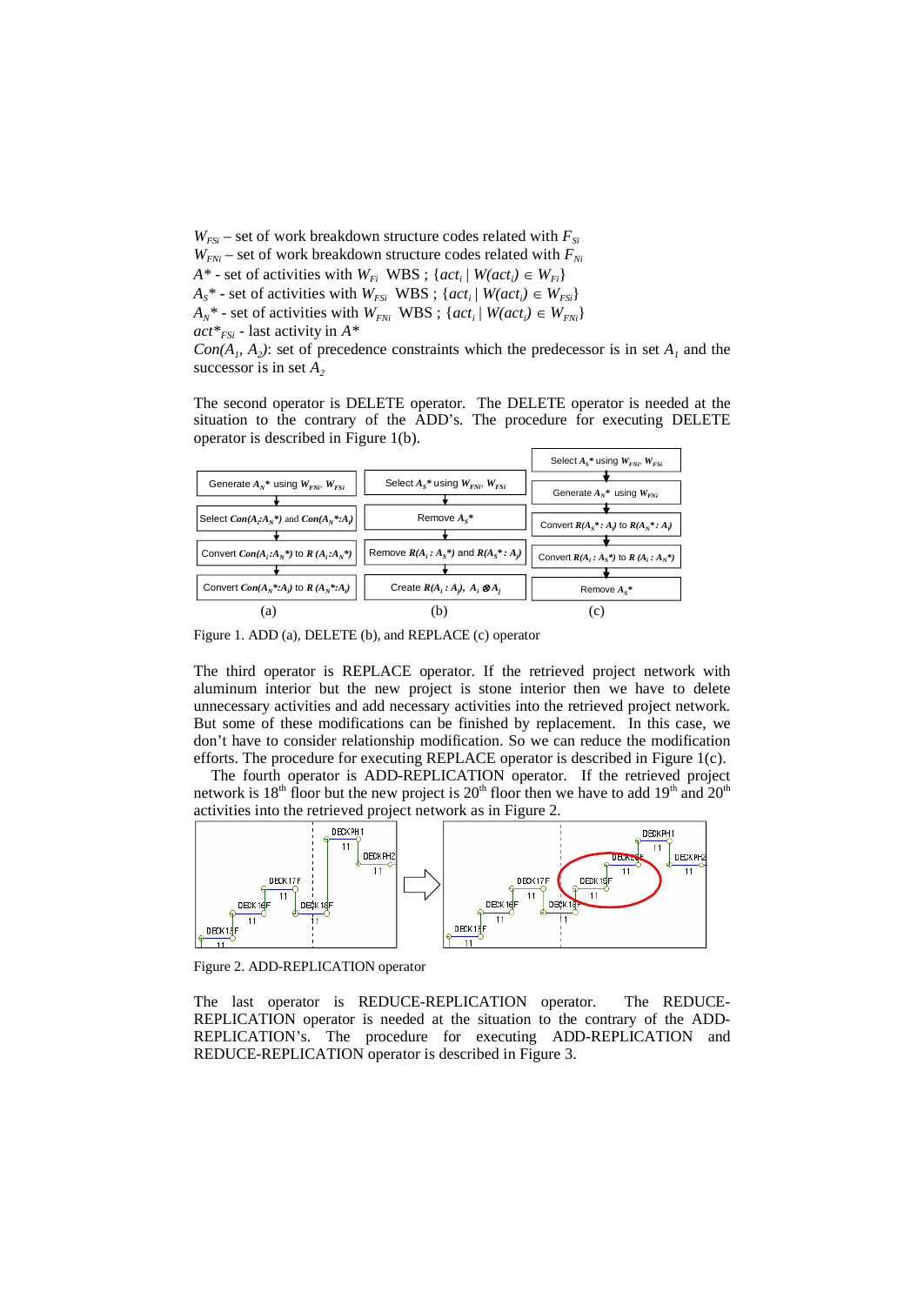

Figure 3. ADD-REPLICATION and REDUCE-REPLICATION operator

#### **3.5 Implementation of FASTRAK-APT**

We have developed the apartment building project network generator FASTRAK-APT with case and knowledge approach [4] in 1996. First, the system user inputs the project specification. Second, the FASTRAK-APT generates a new project network and the operator reflects his or her intention by interaction with the FASTRAK-APT. Finally, the operator modifies the activities' row, font, or color with project network viewers such as PERTware or Primavera.

FASTRAK-APT has been proved to reduce the effort required for generating an initial project plan from seven person-days to one person-day. The cost of updating a plan, which occurs every three months on a project, has been also reduced from 2 person-days to half a person-day. The running time of the system is about 5 minutes for a building from case loading to adaptation (a 20-floor building has about 500 activities and 700 precedence relationships).

The plans generated by FASTRAK-APT have been proved by human experts to be sound technically and have even satisfied more constraints than the cases prepared by domain experts. Therefore, the generated and executed project networks were used for enhancing the case base, and the refined case base helped improve the quality of generated plans.

The case approach great helps to reduce the development cost. The FASTRAK-APT had 430 precedence constraints and 50 cases when it had started. If we did not use a CBR approach, we would have to gather more precedence constraints, up to  $13,203 \leq (163)$  for FASTRAK-APT theoretically. If we didn't adopt knowledge based adaptation, actually the project network auto generation was impossible.

# **4. Dynamic Leveled Multiple Case Approach**

Although the methodology used for FASTRAK-APT satisfies the criteria of good project network generator, it has problems to be generalized into other domains. For example, in the office building construction, the structures of project networks are very much different according to the construction method of each project while in the apartment building construction the structures of project networks are similar to each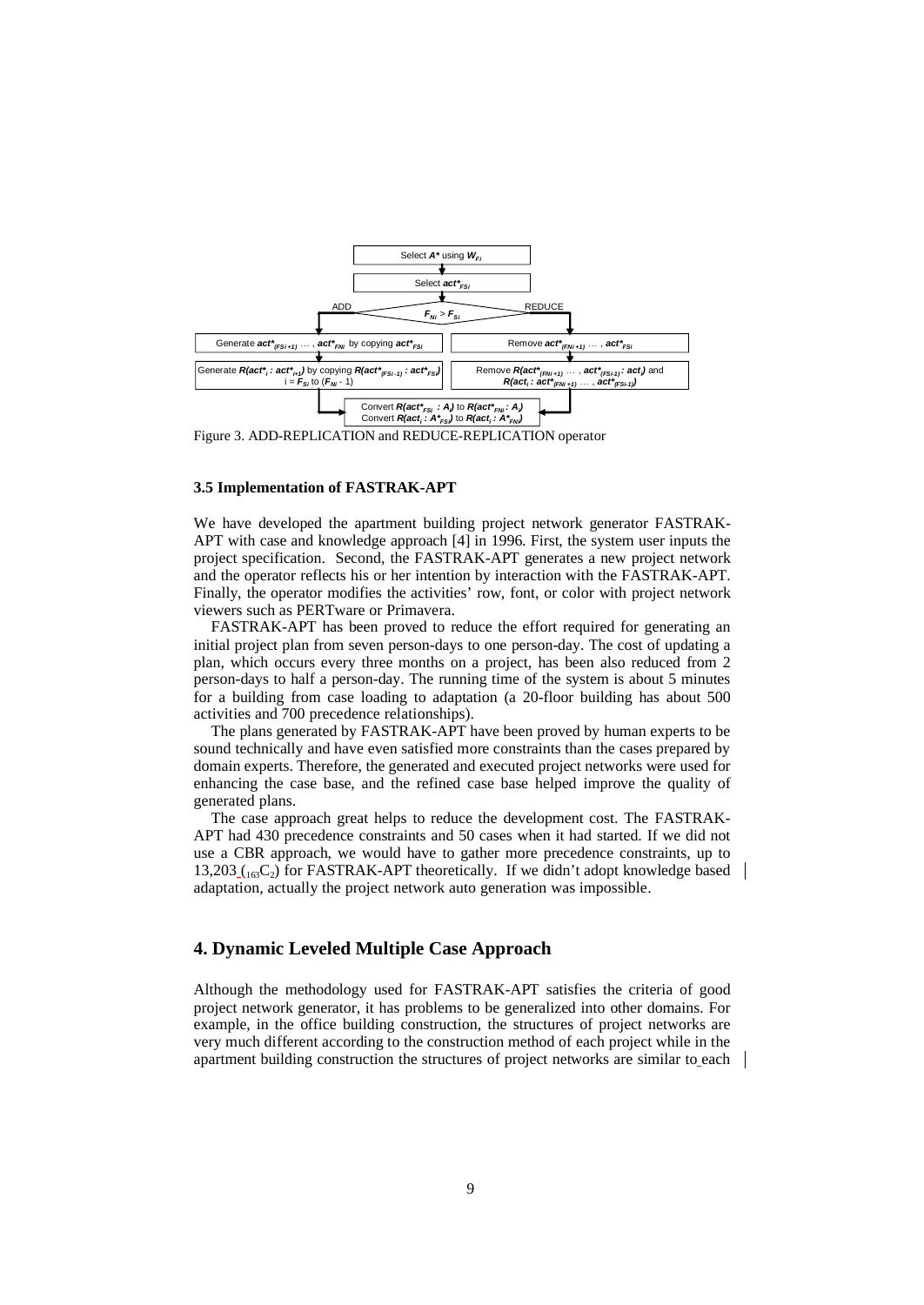other. If we use the adaptation of a single case, we need much knowledge for network adaptation or large number of cases for various project network structures, which leads to low efficiency and development economy.

The analysis of the past cases of office building project networks found that the project networks can be divided into several subnetworks and each subnetwork also can be divided into several lower subnetworks. We could represent a project network by a subnetwork hierarchical structure. We also found that if we divide the project networks with a proper level then the subnetworks are expected to be modified with a small amount of adaptation knowledge. By adding only a new type of knowledge for connecting the subnetworks, we can improve the efficiency and economy of the casebased project network generation. In this section, we explain such a methodology which divides a project network into multiple subnetworks, modifies and integrates them into a new project network.

# **4.1 Dynamic leveled multiple cases approach**

For most of large project networks in the domains such as construction and software development, a project network is composed of subnetworks that are also composed of subnetworks. In such domain, we may have three kinds of strategy for utilizing project networks: maximization, minimization, and middle-level strategy. Maximization strategy (Figure 4) uses a past case as a whole project and corresponds to the single case approach as in FASTRAK-APT. This strategy is inefficient and not economical when the shape of the project network structure is various.



Figure 4. Maximization strategy

Minimization strategy (Figure 5) creates a new project networking by retrieving subnetworks at most primitive level and synthesizing them into a whole network and can be called a static leveled multiple cases approach. Using the primitive level subnetworks contribute to the efficiency and economics of project network generator by reducing the variety of project network structures. However, in this approach, synthesizing many primitive level subnetworks depends on the network synthesis knowledge therefore the quality of the project network depends on this knowledge. Furthermore, when we create a project network which is almost the same as the executed and validated one in the case base, we should retrieve the primitive level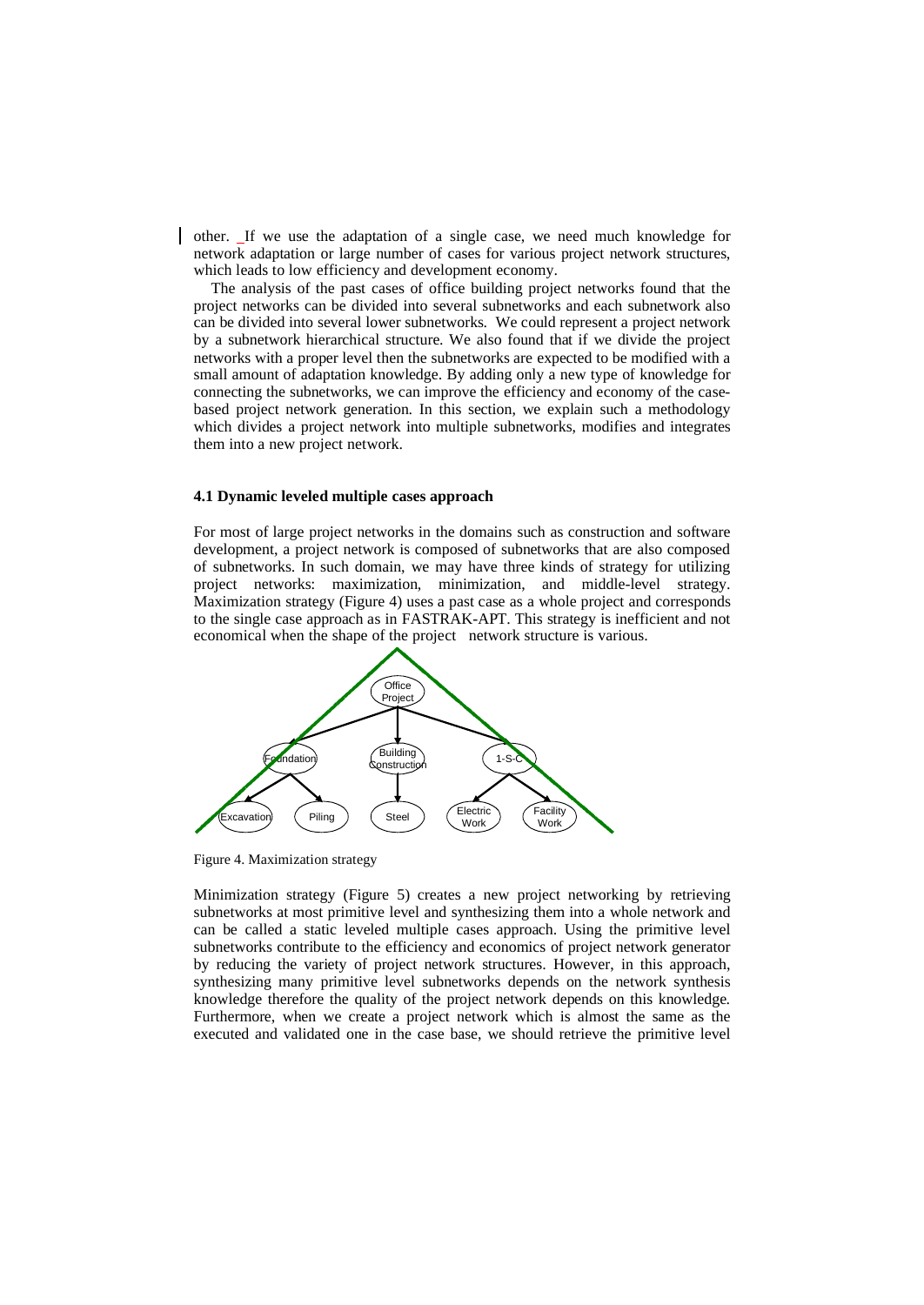



Figure 5. Minimization strategy

Middle level strategy (Figure 6) is acquiring the subnetworks in case base at a proper level for minimizing the network synthesis and modification efforts and described as a dynamic leveled multiple case approach. Using this strategy solves the problem of efficiency and economics resulting from the variety of project networks. By varying the subnetwork level from the high level to the low level for minimizing modification knowledge the strategy removes the flaws of static leveled multiple cases approach and reduces the risk that determines the effectiveness of project network generation.



Figure 6. Middle level strategy

# **Network Breakdown Structure**

To implement Dynamic Leveled Multiple Case (DLMC) approach we need information on the subnetworks that a specific case has and a Network Breakdown Structure for fast retrieval of subnetworks as in Figure 7. Network Breakdown Structure is stored in the case base with past project information and project networks and provides subnetwork information when a project network generator demands subnetwork information in case base.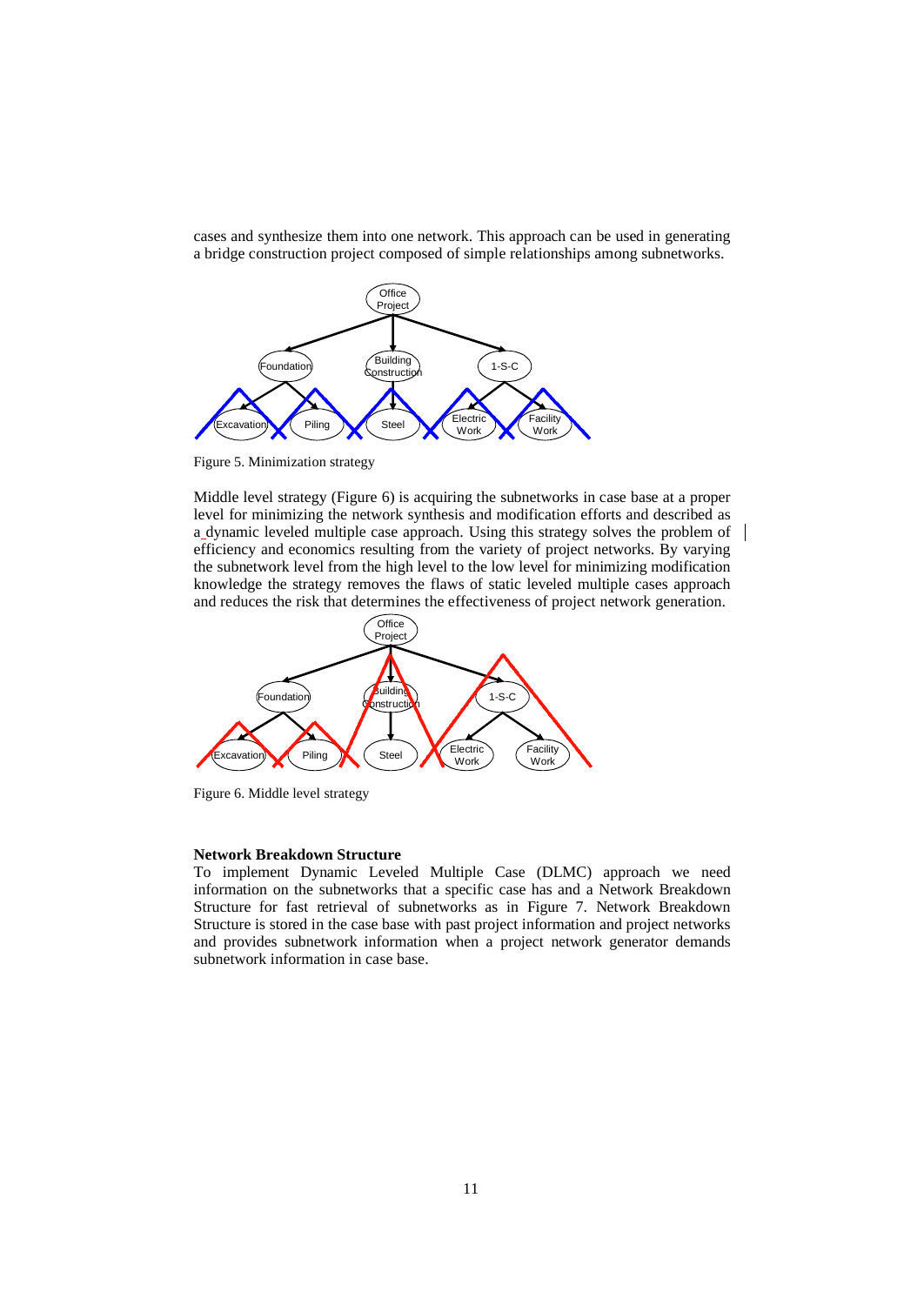

Figure 7. Network Breakdown Structure

# **4.2 Procedure for dynamic leveled multiple cases approach**

# **The first step: The project specification analysis**

In this step, we not only reduce the search space by filtering but also generate NBS for the new project with meta NBS. Meta NBS describes the relationship among subnetworks in a whole project network and consists of AND, OR, XOR (exclusive OR), and replication nodes. As in Figure 8, a project must include a Foundation, a Building Construction, and a Finalizing. Here Building Construction subnetworks can be included multiple times and should select either concrete structure or steel structure. Finalizing can include Electric Work or Facility Work or both.



Figure 8. Meta NBS

Analyzing a project specification with rule-based inference produces a network breakdown structure necessary for a new project network. The following rule states that if a construction method is "top-down-concrete" or "bottom-up-concrete" then we need to select "concrete" rather than "steel".

(fwd-rule NBS-gen-001 (office ^construction-method << '"top-down-concrete"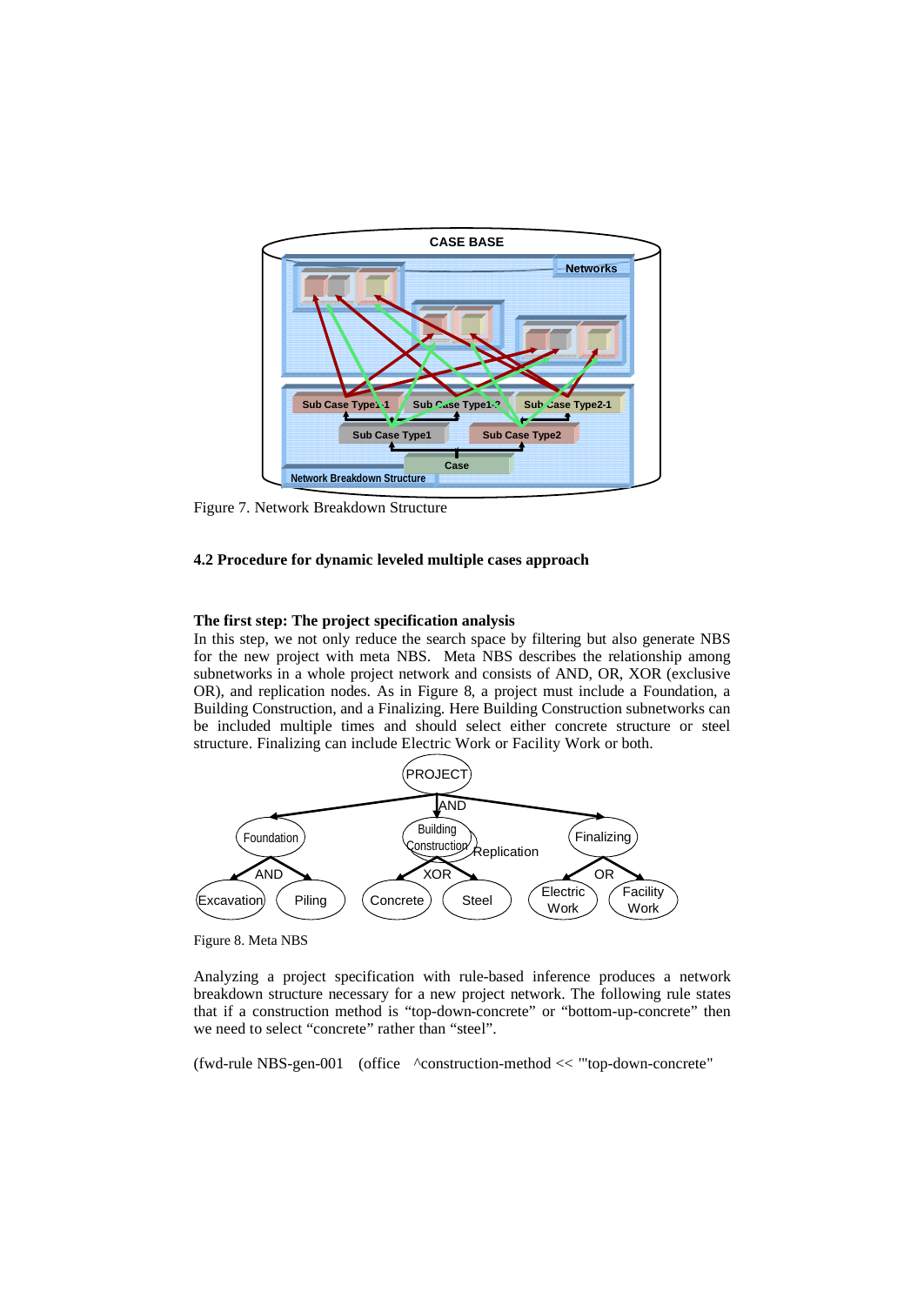'"bottom-up-concrete" >>)

| (new-value) | 'concrete | 'instance-num |     |
|-------------|-----------|---------------|-----|
| (new-value) | 'steel    | 'instance-num | (0) |

Using the rules in the above, when a project network has both a "concrete"-type tower and a "steel"-type tower, we can produce a Network Breakdown Structure which is proper for a new project (Figure 9).



Figure 9. Generated Network Breakdown Structure

-->

# **The second step: The dynamic leveled multiple sub network retrieval**

The criteria for selecting subnetworks depend on the network modification efforts and the network synthesis efforts. Calculating modification effort is described in a previous section. Synthesis effort is calculated in such a way similar to that of adding a new activity. Therefore, the calculation of synthesis efforts is as follows: Synthesis effort: count( $Con(A_{NS}^C : A_{NS}) \cup Con(A_{NS} : A_{NS}^C)$ ) where  $A_{NS}$  is the set of activities included in newly selected subnetwork. The level of subnetworks retrieved is determined so that the calculated efforts for modification and synthesis can be minimized.

**The third step: Subnetwork modifications by addition or deletion of activities** This step is the same as that explained in section 3.

### **The fourth step: Initial project network generation by subnetworks synthesis**

Synthesizing new subnetworks into a new project network is implemented by converting the precedence relationship knowledge into precedence relationship between activities in the subnetwork and other selected activities (Figure 10). To combine 'Piling' sub-network to the project network, add sub-network {A3, A4, R3} and generate relationships  $\{R13, R14, R16, R17\}$  by converting the related precedence constraints.

The next steps are the same as those explained in section 3.

**The fifth step: Activity features (duration and assigned resource) modification The sixth step: Network analysis and constraint satisfaction The final step: Network executed, customized, and restored into case base**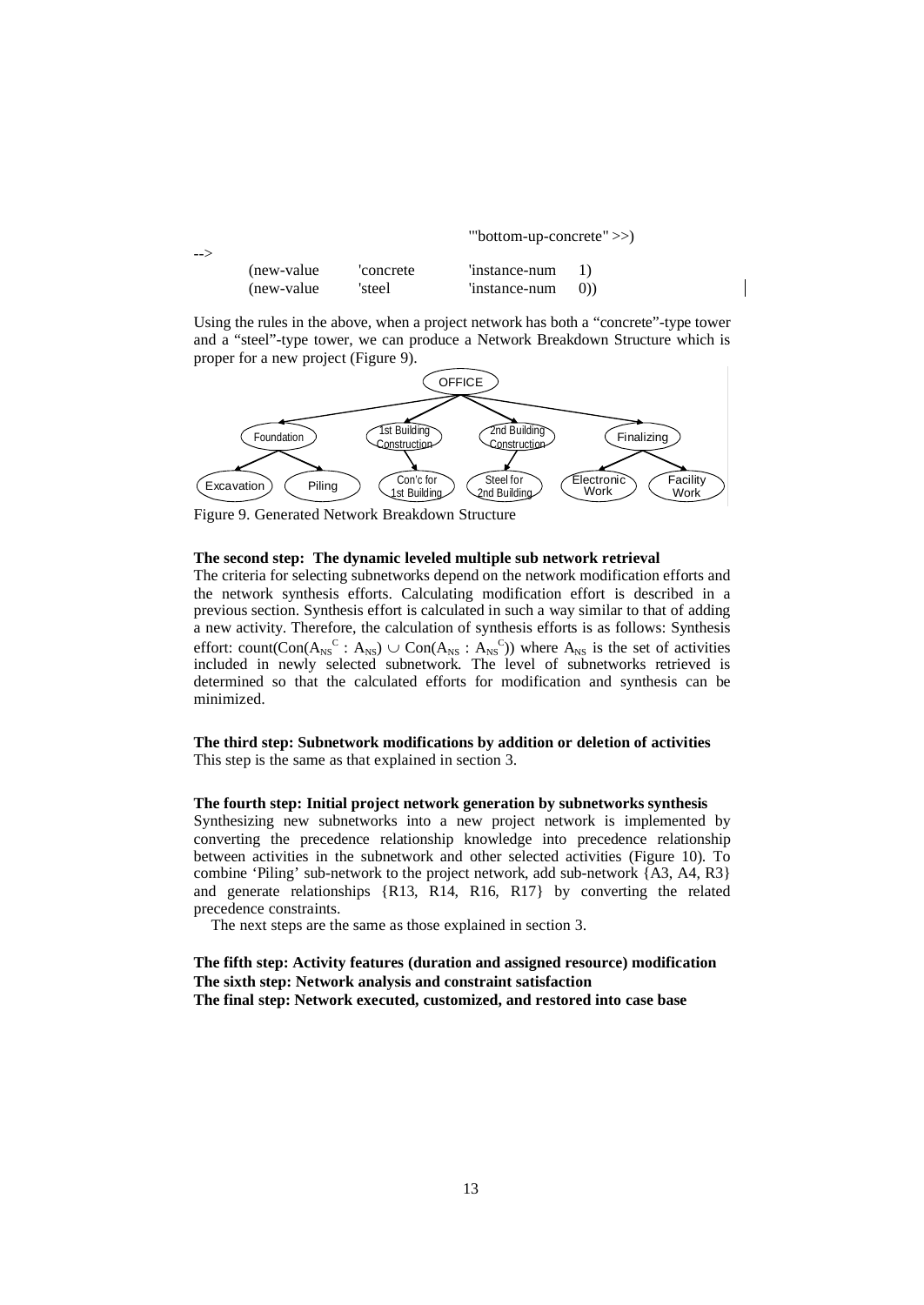

Figure 10. Subnetwork synthesis

| <b>Project Specification</b><br>$\vert x \vert$                                                                                                                                                             |                                                                                                                                                                                                                                                                                                                                                                                                                                                                                                                                                               |  |  |
|-------------------------------------------------------------------------------------------------------------------------------------------------------------------------------------------------------------|---------------------------------------------------------------------------------------------------------------------------------------------------------------------------------------------------------------------------------------------------------------------------------------------------------------------------------------------------------------------------------------------------------------------------------------------------------------------------------------------------------------------------------------------------------------|--|--|
| [ Construction Information ]<br>Jungang i Ibo<br>sample02<br>Name<br>Code                                                                                                                                   |                                                                                                                                                                                                                                                                                                                                                                                                                                                                                                                                                               |  |  |
| Senuld<br>Address<br>세부정보<br>198<br>Civil Information Main Building Information<br><b>Duration</b>                                                                                                          | $\vert x \vert$                                                                                                                                                                                                                                                                                                                                                                                                                                                                                                                                               |  |  |
| 주발망<br>Code<br>lo<br><b>Buset</b><br>[ Floor ]<br>Mumber of B<br>15<br>Basement<br>Main<br>25<br>Ground<br>о<br>Sub<br>Pentahouse <sup>2</sup>                                                              | < Construction Method ><br>[ Method ]<br>[ Type ]<br>[ Scope ]<br>Waterproof<br><b>V</b> Inner wall<br><b>V</b> Outer wall<br>Confirm<br><b>⊽</b> Floor                                                                                                                                                                                                                                                                                                                                                                                                       |  |  |
| <b>Construction</b><br>[ Area ]<br>5047<br>Site<br>891<br>Pv<br>Builing<br>1573<br>Building<br>2679<br>Total<br>Pv<br>2117<br>10<br>Total<br>Usage<br>$\%$<br>10<br>%<br>Capacity<br>Landscape <sup>O</sup> | <facility><br/>&lt; Electronic &gt;<br/><math>\nabla</math> Heating<br/>Change Voltage<br/>Machinery<br/><b>⊽</b> Power<br/>Airplan Ramp<br/><b>▽</b> Common<br/><b>IV</b> Comm.Line <b>IV</b> Illuminate<br/><b>▽</b> Sanitation<br/><b>▽</b> Parking Control<br/><math>\nabla</math> Lamp<br/><math>\nabla</math> Fire<br/><b>▽</b> FireDetect<br/><b>▽</b> Electronic Line<br/>Automaion<br/><math>\nabla</math> IBS<br/><b>▽</b> Lightning Rod<br/><math>\nabla</math> Gas Pipe<br/>2000<br/><b>TON</b><br/>Iron frame<br/><b>▽</b> SewageTank</facility> |  |  |
| Framming SRC<br>$\overline{\phantom{a}}$                                                                                                                                                                    | <b>▽</b> Disposal<br>3000<br>M3<br>Concrete<br>Save<br>화인<br>취소                                                                                                                                                                                                                                                                                                                                                                                                                                                                                               |  |  |

Figure 11. User interface for inputting the project specifications

# **4.3 Implementation of FASTRAK-OFFICE with DLMC**

We have developed the office building project network generator (FASTRAK-OFFICE, Figure 11) using the dynamic leveled multiple cases approach. The FASTRAK-OFFICE had 236 precedence constraints, 25 analysis rules for generating NBS and with only 5 full past project network when it had started even the office project network is more complex then the apartment project network. If we had developed it with the single case approach then we had to gather more precedence